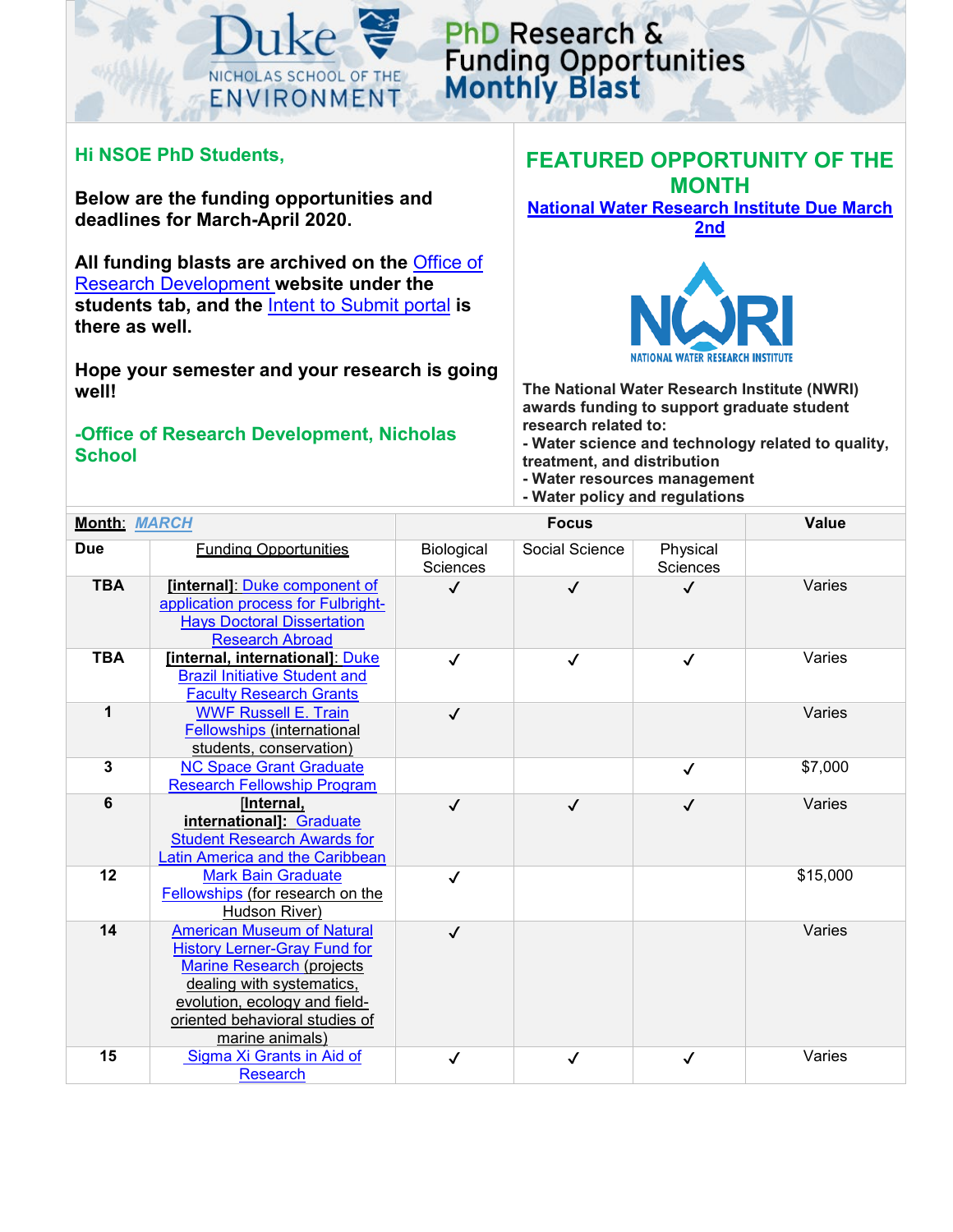| 20 | NC Sea Grant - NC Space        |  | Varies  |
|----|--------------------------------|--|---------|
|    | <b>Grant Graduate Research</b> |  |         |
|    | Fellowship                     |  |         |
| 31 | <b>Association for Women</b>   |  | \$2,000 |
|    | <b>Geoscientists Chrysalis</b> |  |         |
|    | <b>Scholarship Fund</b>        |  |         |
|    |                                |  |         |

| <b>Month: APRIL</b> |                                                                                                                                                                                                                              | <b>Focus</b>                         |                |                      | <b>Value</b> |
|---------------------|------------------------------------------------------------------------------------------------------------------------------------------------------------------------------------------------------------------------------|--------------------------------------|----------------|----------------------|--------------|
| <b>Due</b>          | <b>Funding Opportunities</b>                                                                                                                                                                                                 | <b>Biological</b><br><b>Sciences</b> | Social Science | Physical<br>Sciences |              |
| <b>TBA</b>          | [internal]: Duke Fulbright<br><b>Scholarship process online</b><br>registration, advisor appts,<br>etc (required)                                                                                                            | $\checkmark$                         | $\checkmark$   | $\checkmark$         | Varies       |
| <b>TBA</b>          | [internal]: Duke OUSF<br><b>Nationally Competitive</b><br><b>Scholarships (DAAD (German</b><br>Exchange Service)) complete<br>online registration and make<br><b>OUSF</b> appointments                                       | $\checkmark$                         | $\checkmark$   | $\checkmark$         | Varies       |
| <b>TBA</b>          | <b>Prof. Rahamimoff Travel Grants</b><br>for Young Scientists (for<br>research travel to Israel)                                                                                                                             | $\checkmark$                         | ✓              | $\checkmark$         | \$4,000      |
| <b>TBA</b>          | <b>Center for Tropical Forest</b><br><b>Science ForestGEO Grants</b>                                                                                                                                                         | $\checkmark$                         | $\checkmark$   | $\checkmark$         | Varies       |
| 1                   | J. Frances Allen Scholarship;<br>female doctoral student, all<br>branches of fisheries science,<br>including but not limited to<br>aquatic biology, engineering, fish<br>culture, limnology,<br>oceanography, and sociology. | $\checkmark$                         | $\checkmark$   | $\checkmark$         | \$2,500      |
| 1                   | [Internal]: Duke Human Rights<br><b>Center Summer Research</b><br>Grants                                                                                                                                                     |                                      | $\checkmark$   |                      | \$2,000      |
| 8                   | Ruth L. Kirschstein National<br><b>Research Service Award</b><br>(NRSA) Individual Predoctoral<br><b>Fellowship to Promote Diversity</b><br>in Health-Related Research<br>(Parent F31 - Diversity)                           | $\checkmark$                         |                |                      | Varies       |
| 15                  | <b>Smithsonian Institution Short-</b><br><b>Term Fellowship Program</b>                                                                                                                                                      | $\checkmark$                         |                |                      | Varies       |
| 15                  | <b>Horton Hydrology Research</b><br><b>Grant</b>                                                                                                                                                                             | $\checkmark$                         | $\checkmark$   | $\checkmark$         | Varies       |

| <b>ROLLING APPLICATIONS</b> |                                                                                                      | <b>Focus</b>           |                |                             | Value   |
|-----------------------------|------------------------------------------------------------------------------------------------------|------------------------|----------------|-----------------------------|---------|
|                             | <b>Funding</b><br><b>Opportunities</b>                                                               | Biological<br>Sciences | Social Science | Physical<br><b>Sciences</b> |         |
|                             | <b>Charles Koch Dissertation</b><br><b>Grants (economic freedom</b><br><u>focus)</u>                 | ✔                      | ✓              |                             | \$5,000 |
|                             | <b>Center for Dark Energy</b><br><b>Biosphere Investigations</b><br><b>Research Exchange Program</b> | $\boldsymbol{\nu}$     |                |                             | \$5,000 |
|                             | https://www.oph.fi/en/developme<br>nt/edufi-fellowship                                               |                        | ✓              |                             |         |
|                             | David Towle Fellowships at the<br><b>Mount Desert Island Biological</b>                              | $\boldsymbol{\nu}$     |                |                             | Varies  |